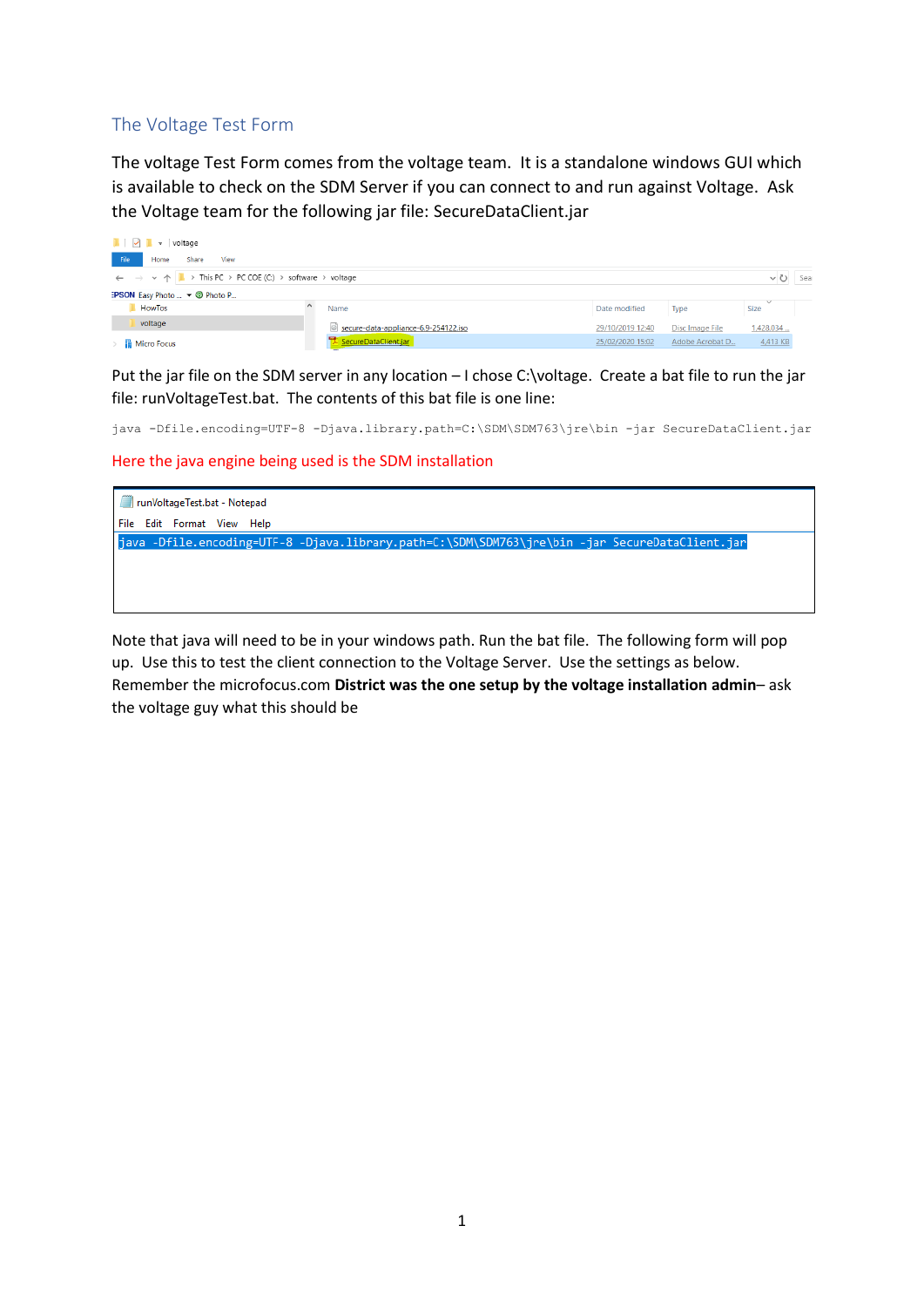| Demo App for Voltage Encryption       |                                      |                      |               | п                       | × |
|---------------------------------------|--------------------------------------|----------------------|---------------|-------------------------|---|
| File Options Advanced                 |                                      |                      |               |                         |   |
| <b>Encryption Settings</b>            |                                      |                      |               |                         |   |
| District:                             | microfocus.com                       |                      |               |                         | ø |
| Format Name:                          | Refresh<br>$\checkmark$              |                      |               |                         | ø |
| Show Advanced Options                 |                                      |                      |               |                         |   |
| <b>Authentication Settings</b>        |                                      |                      |               |                         |   |
| Identity:                             | aaaa                                 |                      |               |                         | 0 |
| Authentication method:                | <b>Shared Secret</b><br>$\checkmark$ |                      |               |                         | ø |
| Authentication info:                  |                                      | $\triangledown$ Show |               |                         | ø |
| Data                                  |                                      |                      |               |                         |   |
| Sample Data Values:                   | --Select--                           |                      |               |                         | ø |
| Previous Data Values:<br>$\checkmark$ |                                      |                      |               |                         | ø |
| Enter data                            | <b>Results</b>                       |                      |               |                         |   |
| 4485-5561-5060-3428                   |                                      |                      |               |                         |   |
| 5586-0584-2938-4943                   |                                      |                      |               |                         | Ć |
| 3759-644923-02967                     |                                      |                      |               |                         |   |
|                                       |                                      |                      |               |                         |   |
|                                       |                                      |                      |               |                         |   |
|                                       |                                      |                      |               |                         |   |
|                                       |                                      |                      |               |                         |   |
|                                       |                                      |                      |               |                         |   |
|                                       |                                      |                      |               |                         |   |
|                                       |                                      |                      |               |                         |   |
|                                       |                                      |                      |               |                         |   |
|                                       | Protect                              |                      | <b>Access</b> | Exit                    |   |
|                                       |                                      |                      |               | SecureDataClient 1.8.17 |   |

## SDM Form Entry Settings:

- 1. Open SDM Browser
- 2. Navigate to the Masking Server tab on the left-hand-side

Values:

- Masking Product: Voltage SecureData Enterprise (default)
- Shared Library/DLL Path: C:\Program Files\Voltage Security\Voltage SecureData Simple API - Java\lib\ (default)
- Server Base URL: This is the Voltage Server location. I created my voltage as per: [https://voltage-pp-0000.microfocus.com](https://voltage-pp-0000.microfocus.com/)
- Default identity: This can have any value here as it is not applicable
- Shared Secret: Voltage created a shared secret login for us. The default is 'voltage123'
- 3. Press the Test Connection button. Only if you are successful will the apply button become available.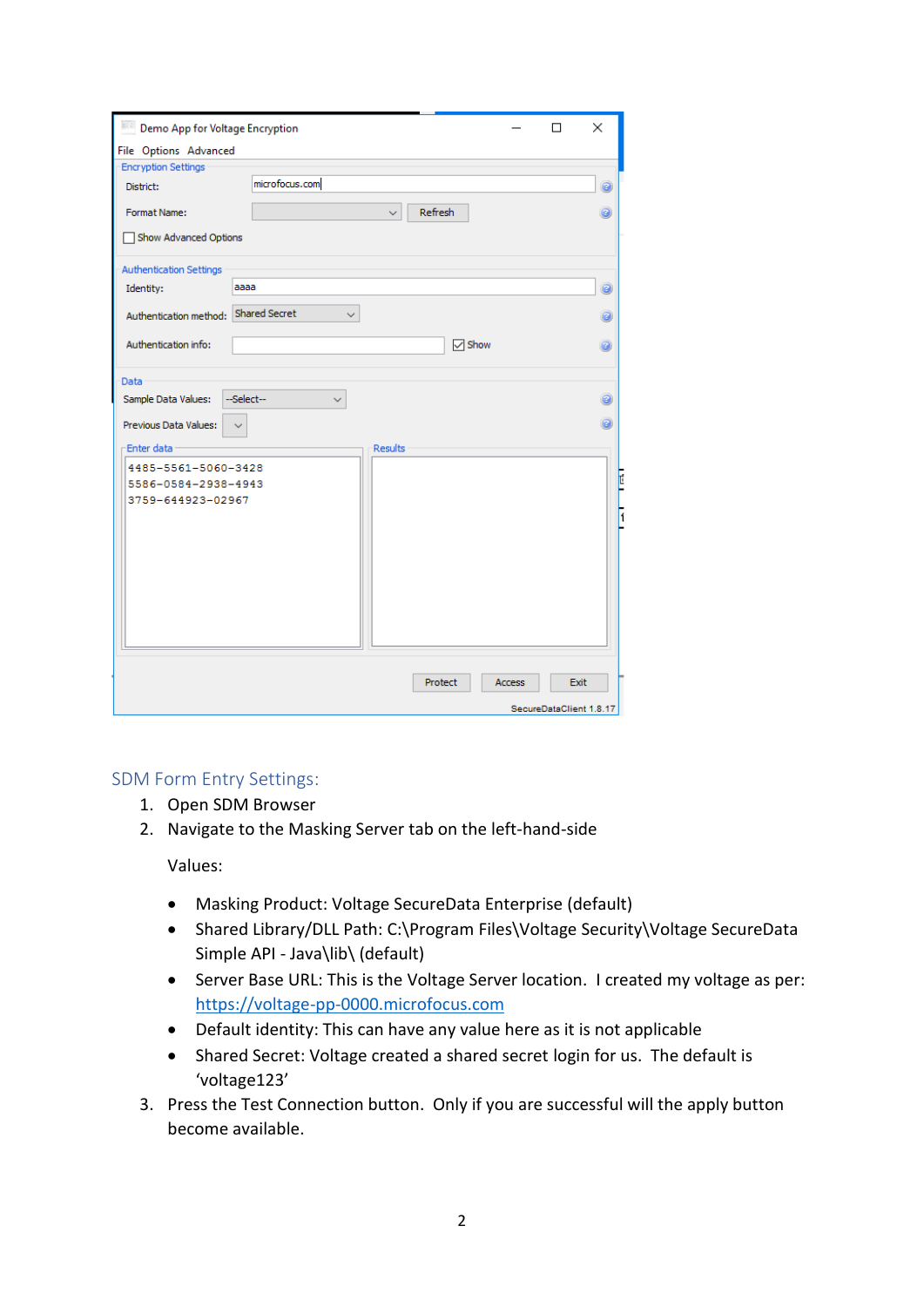|                                              | ■ http://localhost:8080/WebConsole/settings Q + C<br>Structured Data Manager (3) Voltage SecureData Mana (3) pgAdmin 4 | Structured Data Manager -  X                                     |   |
|----------------------------------------------|------------------------------------------------------------------------------------------------------------------------|------------------------------------------------------------------|---|
| ≡                                            |                                                                                                                        |                                                                  |   |
| <b>SDM</b>                                   | Home > Settings > Masking Server                                                                                       | Voltage SecureData Appliance Settings                            |   |
| <b>ERNVIRONMENT</b>                          | <b>APPLY</b>                                                                                                           |                                                                  |   |
| <b>红TASKS</b><br>≺                           | Masking Product                                                                                                        | Voltage SecureData Enterprise<br>$\checkmark$                    |   |
| <b>AUSERS</b><br>∢                           | Shared Library/DLL Path                                                                                                | C:\Program Files\Voltage Security\Voltage SecureDat              |   |
| <b>SETTINGS</b>                              | Server Base URL                                                                                                        | https://voltage-pp-0000.microfocus.com                           |   |
| User                                         | Default Identity                                                                                                       | not applicable                                                   |   |
| File Archive<br>Email Server                 | Shared Secret                                                                                                          |                                                                  |   |
| Indexing Server                              | Input Data                                                                                                             | Data to be masked/unmasked                                       | 面 |
| Certificate Issuers<br><b>Masking Server</b> | Output Data                                                                                                            | Unmasked/masked output                                           | Û |
| Product Info                                 |                                                                                                                        | <b>TEST CONNECTION</b><br><b>TEST UNMASK</b><br><b>TEST MASK</b> |   |
|                                              |                                                                                                                        |                                                                  |   |
|                                              |                                                                                                                        |                                                                  |   |

I found that the test connection button worked but the test mask and test unmask did not but it did not matter.

## Troubleshooting

| Error                                                                  | Comment                 |
|------------------------------------------------------------------------|-------------------------|
| On testing the connection in SDM, the following error appeared: The    | The Root Certificate is |
| certificate required to complete the requested network operation could | not properly setup in   |
| not be verified                                                        | windows. I resolved     |
|                                                                        | this by making sure     |
|                                                                        | the ending of the file  |
|                                                                        | was .cer (mine was      |
|                                                                        | root-voltage.pem.txt)   |
|                                                                        | After changing it to    |
|                                                                        | root-voltage.cer, I     |
|                                                                        | could right-click on it |
|                                                                        | and use the install     |
|                                                                        | certificate option on   |
|                                                                        | the mouse menu pop-     |
|                                                                        | up. Put the             |